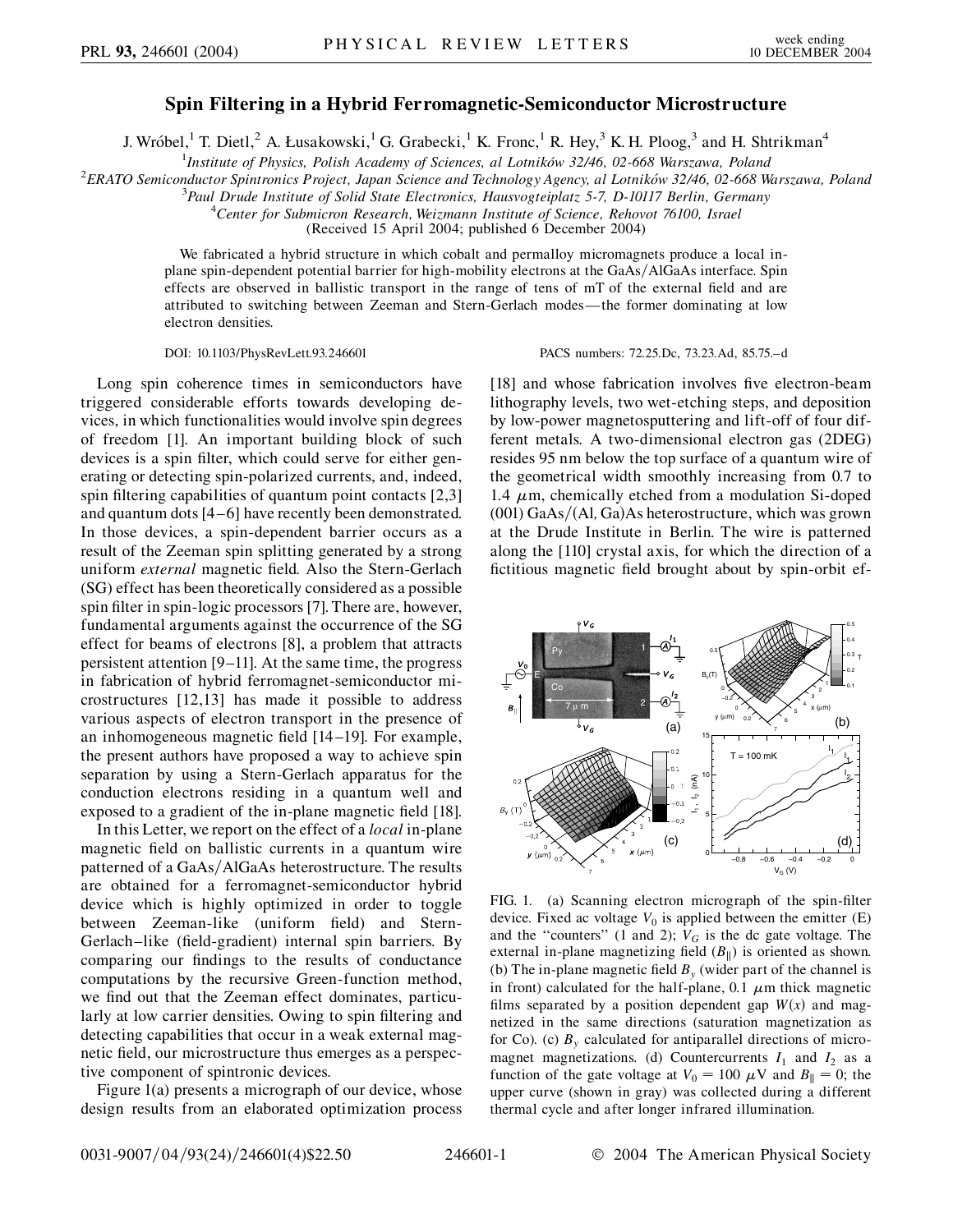fects will be parallel to the field gradient and, therefore, will weakly affect spin dynamics [20]. The electron mobility prior to nanofabrication is  $\mu = 1.76 \times$  $10^6$  cm<sup>2</sup>/Vs in the dark. Hence, with the electron density  $n = 2.3 \times 10^{11}$  cm<sup>-2</sup>, the mean free path is of the order of the channel length. A local magnetic field is produced by NiFe (permalloy, Py) and cobalt (Co) films. The micromagnets of dimensions  $40 \times 7 \times 0.1 \mu m^3$  reside in  $0.15 \pm 0.05$   $\mu$ m deep groves on the two sides of the wire, so that the 2DEG is approximately at the center of the field. To prevent stripe oxidation and to avoid accumulation of electrostatic charges, both micromagnets are covered with a thin (20 nm) protecting AuPd layer and connected to contact pads. An additional narrow groove patterned on the wire exit defines two regions acting as electron counters. This separating trench is filled with AuPd and also connected electrically. Annealed films of AuGe constitute Ohmic contacts between the 2DEG and current leads. The micromagnets are also used as side gates which, together with illumination by infrared radiation, serve for controlling the number of occupied 1D subbands.

We have applied Hall magnetometry in order to visualize directly the magnetizing process of the two micromagnets in question. Hall microbridges, patterned of GaAs/(Al, Ga)As : Si heterostructures grown at the Weizmann Institute in Rehovot, contain a 2DEG at 47.5 nm below the top surface on which Py and Co micromagnets, analogous to those in the spin-filter device, are deposited. Figure 2 presents Hall resistance as a function of the in-plane magnetic field  $B_{\parallel}$  for three bridges which contain either single micromagnets or a pair of them. Steplike changes of the Hall resistance are caused by a consecutive reversal of magnetic domains. According to Fig. 2, the Co and Py micromagnets have



FIG. 2. Hall resistance as a function of an in-plane magnetic field measured for devices with single Co magnet and a single Py magnet (a) and with two magnets separated by a 1  $\mu$ m gap (b). The arrows indicate the directions of the magnetic field sweep. Shaded bands in (b) denote the magnetic field range where the magnetizations of Co and Py micromagnets are antiparallel.

differing coercive fields but similar saturation magnetizations  $M_s$ . Thus, in the spin-filter device, we can compare the electric currents through the counters in the presence of the virtually uniform magnetic field (parallel magnetization directions) to the case when a strong field gradient is present. The spatial distribution of the magnetic field, evaluated under the assumption that the values of  $M_s$  correspond to that of Co,  $\mu_0 M_s = 0.179$  T, are presented in Figs. 1(b) and 1(c). We see that depending on the relative magnetization directions the electrons will experience the local magnetic field *B* up to 0.3 T [Fig. 1(b)] or the local field gradient up to  $10^6$  T/m [Fig. 1(c)].

Our electron transport measurements for the spin-filter device are carried out in a dilution refrigerator at 100 mK employing a standard low-frequency lock-in technique. According to results presented in Fig. 1(d), conductance plateaus are clearly resolved. Their heights imply that the total transmission coefficient is about 0.7, a value consistent with the presence of the reflecting barrier separating the two counters. Since during these measurements micromagnets are not magnetized, a visible difference in countercurrents provides information about the degree of structure symmetry. What should we expect when the spin-dependent potential barriers are switched on? Classically, the presence of the SG effect should manifest itself by a gradient-induced symmetric enhancement of the current through both counters at given emittercounter and gate voltages.

As shown in Fig. 3, we detect a current increase in both counters when a field gradient is produced by an appropriate cycle of the external magnetic field. The range of magnetic fields where the enhancement is observed corresponds to the shaded bands in Fig. 2(b). Furthermore, the magnitude of the stray field produced by Py is seen in



FIG. 3. *I*<sub>1</sub> and *I*<sub>2</sub> as a function of *B*<sub>||</sub> ( $V_G = 0$ ,  $V_0 = 100 \mu$ V,  $T = 100$  mK). The arrows indicate the directions of the magnetic field sweep. The upper curves are shifted up (by 0.05 nA) for clarity. The inset shows the relative changes of the symmetric component of the signal  $I_S = (I_1 + I_2)/2$ , which eliminates the Hall effect,  $\Delta I_s = (I_s - I_s^{+})/I_s^{++}$ , where  $I_S^{++} = I_S(B_{\parallel} = 0.1 \text{ T}).$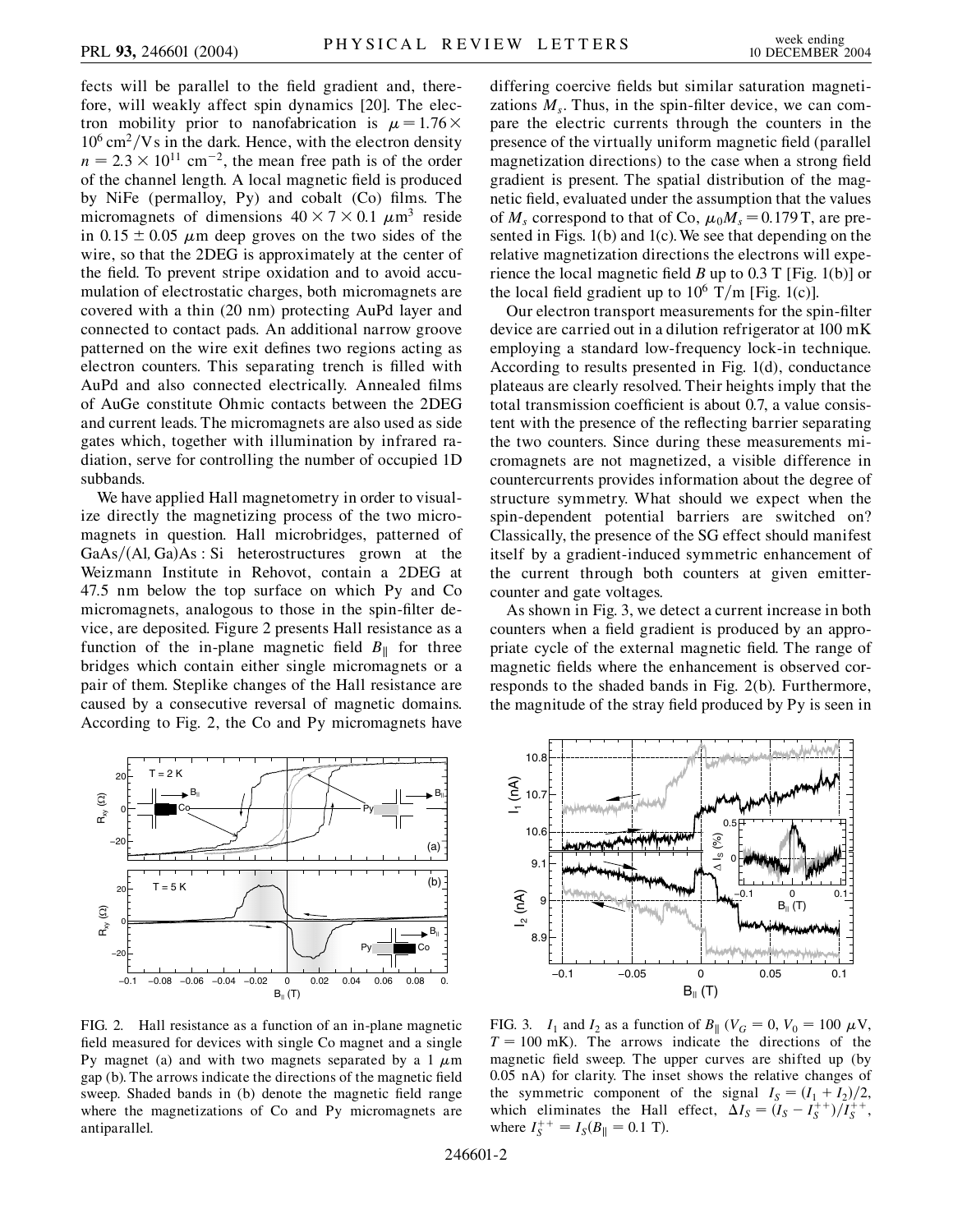Fig. 2(a) to diminish almost twofold prior to a change in the direction of the external magnetic field. This effect, associated with the formation of closure domains in soft magnets, explains why the current changes appear before the field reversal. The current enhancement in question is superimposed on a slowly varying background which exhibits antisymmetric behavior for the two counters. We assign its presence to a residual effect of the Lorentz force (Hall effect) associated with a possible misalignment of the micromagnets in respect to the 2DEG plane.

We checked that results presented in Fig. 3 are unaltered by increasing the temperature up to 200 mK and independent of the magnetic field sweep rate. The relative change  $\Delta I$  of countercurrent depends, however, on  $V_G$ , where *I* is either  $I_1$  or  $I_2$ . Figure 4 shows  $I_1$  vs  $B_{\parallel}$  for several values of  $V_G$  ( $I_2$  behaves in the same manner).  $\Delta I/I$  increases from 0.5% at zero gate voltage to 50% close to the threshold. Furthermore, for  $V_G$  about  $-0.8$  V  $\Delta I$  is negative.

We evaluate the expected magnitude of  $\Delta I/I$  within the model of quantum ballistic transport, which we developed previously [20] by employing the recursive Green-function method. We note that the key feature of our experimental configuration is a dramatic reduction of the influence of the Lorentz force by electron confinement. In particular, the effect of the in-plane magnetic field  $B_{xy}$ is much reduced by the interfacial electric field and by the corresponding quantization of electron motion in the  $\bar{z}$  direction. Furthermore, since a residual field  $B_z$  brought about by misalignment of the magnet centers tends to vanish in the branching region, its influence on electron dynamics will be small [21], in agreement with a weak asymmetry of data in Figs. 3 and 4. Under these assumptions, electron dynamics is governed by the potential  $V(x, y)$  determined by the device geometry, taken in the form corresponding to Fig. 1(a) as well as by the Pauli term,  $g^*sB$ , where  $B = [0, B_y(x, y), 0]$  with  $B_y(x, y)$  displayed in Figs. 1(b) and 1(c) for both magnetization configurations. Because of the low density of electrons in the quantum wire, we expect a considerable enhance-



FIG. 4. The countercurrent  $I_1$  as a function of the in-plane magnetic field for various gate voltages.

ment of the electron Landé factor. The interaction induced renormalization of the *g* factor has already been observed experimentally for the gated low-density 2D electron gas [22,23]. While the role of many body effects in confined systems is under an active debate presently, we take their existence into account by allowing for an enhancement of the Landé factor to the value  $|g^*| = 2.0$ .

The computed conductance  $G_0$  of our model device is shown in Fig. 5(a) as a function of the electrostatic potential barrier height. Black and gray lines correspond to the Zeeman-like and Stern-Gerlach–like spindependent barriers, respectively. As expected, when both micromagnets are polarized in the same direction an additional spin-resolved narrow plateau shows up. Reversing the magnetization of the Py pole while leaving the Co pole unaffected corresponds to the transition from the black to the gray curve. As a result, at the transition region between plateau  $\Delta G_0$  is either positive or negative. At the quantized plateau, the conductance does not depend on the type of the spin barrier, and the spatial distribution of *total* current density is only slightly modified by the presence of the field gradient. Under these conditions, however, the spatial separation of the potential wells for the particular spin directions makes the electric current at opposite edges of the device to be strongly ''left'' or ''right'' spin polarized, up to 50% for  $G_0 = 1$ . This indicates that the SG effect is present under our experimental conditions though it contributes weakly to the current enhancement visible in Figs. 3 and 4.

It is clear that  $G_0$  should be averaged over a nonzero energy window corresponding to the applied



FIG. 5. (a)  $G_0$  and *G* calculated for parallel (black) and antiparallel ( gray) magnetizations. *G* is computed taking into account the presence of nonzero bias  $V_0 = 100 \mu V$ ;  $G^{+-}$  corresponds to the Stern-Gerlach configuration. The hard wall model potential  $V(x, y)$  and minimal channel width  $W_0 = 0.5$   $\mu$ m are used. An additional electrostatic potential  $V_{pot}$  is adiabatically introduced to simulate the gate voltage [24], the separating groove is not modeled, and scattering is absent. Conductances are shown as a function of  $V_{pot}$  for electron energy  $E = 2$  meV. (b) Relative changes of the conductance  $\Delta G$ . Solid line:  $\Delta G = (G^{+-} - G^{++})/\langle G \rangle$ , where  $G^{++}$  corresponds to the spin-filter configuration;  $\langle G \rangle$  is the mean value. Dashed line:  $\Delta G = [G(B_{\parallel} = 0) - G(B_{\parallel} = 0)]$  $(0.3 \text{ T})$ / $\langle G \rangle$  for the nonmagnetic device.